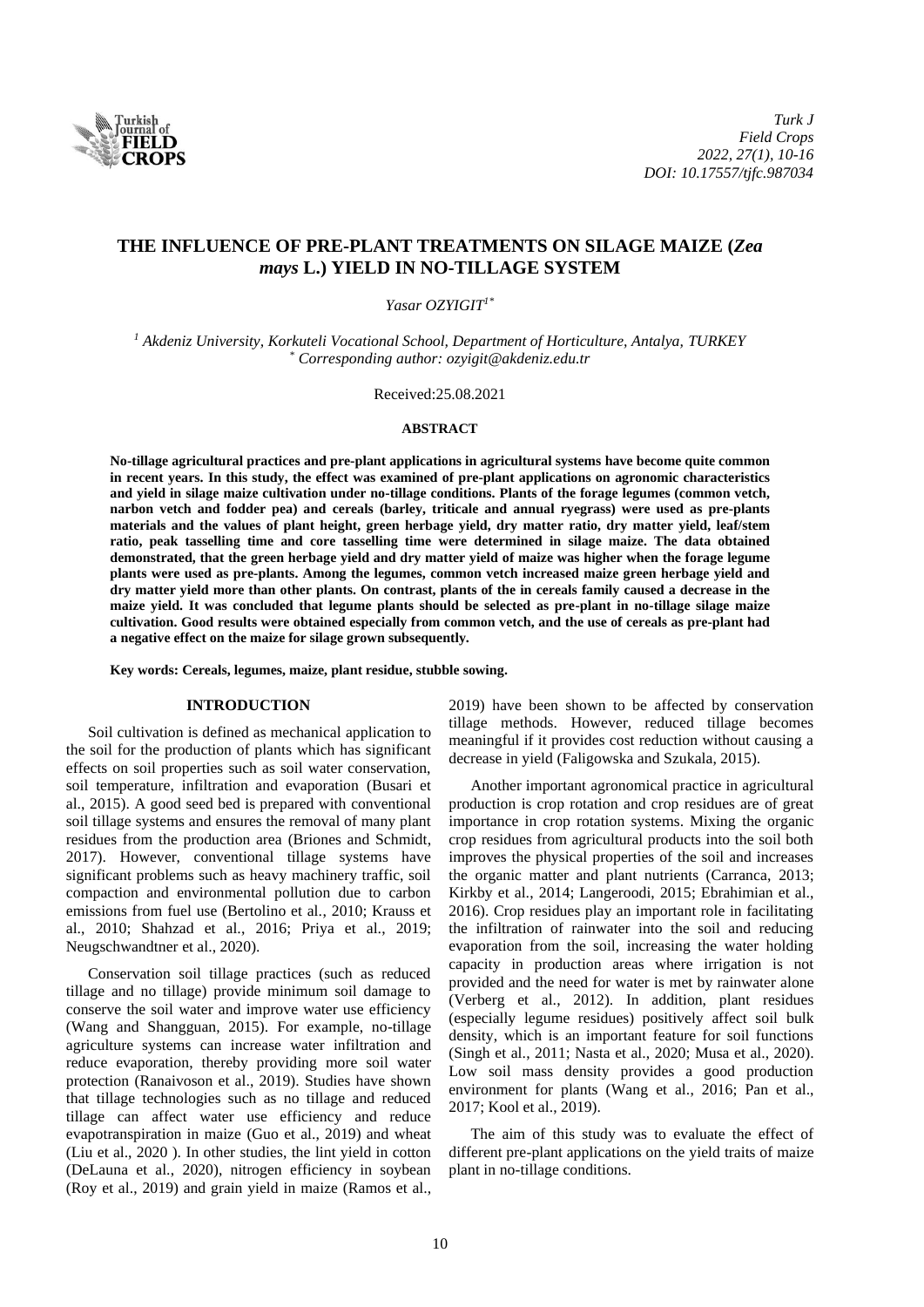### **MATERIALS AND METHODS**

The study was conducted in the research and application field of Akdeniz University Faculty of Agriculture, Department of Field Crops (36° 54′ N, 30° 38′ E) as a 2-year study in the 2016 and 2017 growing periods. The monthly average air temperature and total precipitation values of the research site are given in Table 1 (Anonymous, 2020). The research area soil has clayloam texture, is slightly salty, high in lime and strongly alkaline. The soil has low organic matter and absorbable phosphorus and potassium content.

(1930-2020)

| <b>Table 1.</b> Temperature and precipitation values of the study area in Antalya province |           |                              |           |                           |                              |  |  |  |
|--------------------------------------------------------------------------------------------|-----------|------------------------------|-----------|---------------------------|------------------------------|--|--|--|
| Temperature $(^{\circ}C)$                                                                  |           |                              |           | <b>Precipitation</b> (mm) |                              |  |  |  |
| 2015-2016                                                                                  | 2016-2017 | Long term<br>$(1930 - 2020)$ | 2015-2016 | 2016-2017                 | Long term<br>$(1930 - 2020)$ |  |  |  |

November 18.4 17.5 15.5 116.9 99.2 131.6 December 13.2 11.2 11.6 0.4 76.3 262.1 January 10.6 10.2 10.0 79.4 132.8 232.6 February 14.6 12.5 10.7 66.7 4.4 153.5 March 15.3 15.0 12.9 57.2 166.9 94.5 April 19.1 17.7 16.4 14.4 54.0 49.9 May 20.4 21.3 20.6 28.2 42.2 32.1 June 26.9 26.3 25.3 24.3 3.4 10.8 July 29.9 30.4 28.5 0.6 0.4 4.5

| August          | 29.5                                                                                                                                                                                                                                                                                                | 29.0 | 28.4 |                               | 0.0                                                                                                                                                                                                                                                              | 1.6 | 4.6 |
|-----------------|-----------------------------------------------------------------------------------------------------------------------------------------------------------------------------------------------------------------------------------------------------------------------------------------------------|------|------|-------------------------------|------------------------------------------------------------------------------------------------------------------------------------------------------------------------------------------------------------------------------------------------------------------|-----|-----|
|                 | The experiment was performed with 3 replications<br>according to the Randomized Complete Blocks Design<br>(RCBD). Maize (Zea mays L. 'Kilowatt' (FAO 700)) was                                                                                                                                      |      |      | with $33\%$<br>fertilization. | ammonium nitrate fertilizer                                                                                                                                                                                                                                      |     | for |
|                 | used as the main material. Plants from the legume family<br>such as common vetch (Vicia sativa L. 'Gulhan 2005'),<br>narbon vetch (Vicia narbonensis L. 'Balkan') and fodder<br>pea (Pisum arvense L. 'Tore'), and from the cereal family<br>such as barley (Hordeum vulgare 'Sladoran'), triticale |      |      |                               | During the trial, irrigation was applied as ned<br>and weed removal was done manually without the<br>herbicides. No other process was applied excep<br>process. The peak tasselling time (day) and core ta<br>time (day) were recorded during the growing season |     |     |
| plant material. | ( <i>xTriticosecale Wittmack</i> 'Karma 2000') and annual<br>ryegrass ( <i>Lolium multiflorum</i> 'Trinova') were used as pre-                                                                                                                                                                      |      |      |                               | When the cobs reached the dough maturation<br>the harvesting process was started. Plant height (c)<br>measured in 10 plants from each parcel before the l                                                                                                        |     |     |

Traditional soil tillage practices were applied while sowing the pre-plants. Fertilization (for legumes: 50 kg ha-<sup>1</sup> N and 100 kg ha<sup>-1</sup> P<sub>2</sub>O<sub>5</sub>, for cereals: 100 kg ha<sup>-1</sup> N and 100 kg ha<sup>-1</sup> P<sub>2</sub>O<sub>5</sub>) was applied before sowing these plants. All plants except annual ryegrass were planted on the same date, and annual ryegrass, which is a multiple cuts plant, was planted 2 weeks earlier in order to equalize the date of the second cutting with other plants. When the plants came to the shape period for green herbage, they were cut with a sickle at a height of 5 cm. In order to be able to sow the maize plant, which was the main subject of the study, on the same date in all applications the cutting time of some pre-plants was delayed.

Maize sowing was carried out after the pre-plants were cut. Seeds were sown on the 3rd of May in the first year and the 5th of May in the second year. The maize was sown directly into the stubble with no tillage applied. Rows were opened using a pickaxe, to imitate the direct seed drill, with 70 cm row spacing. Seeds were sown with 3-5 cm in-row spacing and thinned to 12 cm in-row spacing after emergence. At the time of sowing, for 100 kg ha -1 of nitrogen, phosphorus and potassium elements, 15\*15\*15 fertilizer was applied to the plots, and when the plants were 30-40 cm, 100 kg ha -1 nitrogen was applied with 33% ammonium nitrate fertilizer for upper fertilization.

During the trial, irrigation was applied as necessary, and weed removal was done manually without the use of herbicides. No other process was applied except these process. The peak tasselling time (day) and core tasselling time (day) were recorded during the growing season.

When the cobs reached the dough maturation period, the harvesting process was started. Plant height (cm) was measured in 10 plants from each parcel before the harvest. During the harvest, 1 row was removed from the edges of the parcels and 25 cm from the beginning and end of each row. The harvested plants were weighed and the parcel yield was calculated, and using the obtained value, green herbage yield (t ha<sup>-1</sup>) was determined. In addition, 200 g samples were taken for each parcel and dried in a drying oven at 75 ° C for 48 hours (Shirvanian et al., 2004). The dry matter ratios (%) were determined, and dry matter yield (t ha<sup>-1</sup>) was calculated using dry matter ratios and green herbage yield. In addition, the leaves and stems of 10 of the harvested plants were separated and the leaf / stem ratio per plant was determined (Yildiz and Erdogan, 2018).

Statistical analysis of the obtained data was made using the SAS statistics program and DUNCAN multiple comparison test was applied to the averages (Oten, 2017).

#### **RESULTS**

When the two-year results obtained from the study were compared in terms of legumes and cereals, it was seen that the applications had statistically significant effects on all characteristics except plant height and leaf / stem ratio (Table 2). When the green herbage yield values are evaluated,  $45.14$  t ha<sup>-1</sup> of yield was obtained from legume applications and  $40.18$  t ha<sup>-1</sup> from cereal applications. In terms of dry matter ratio and dry matter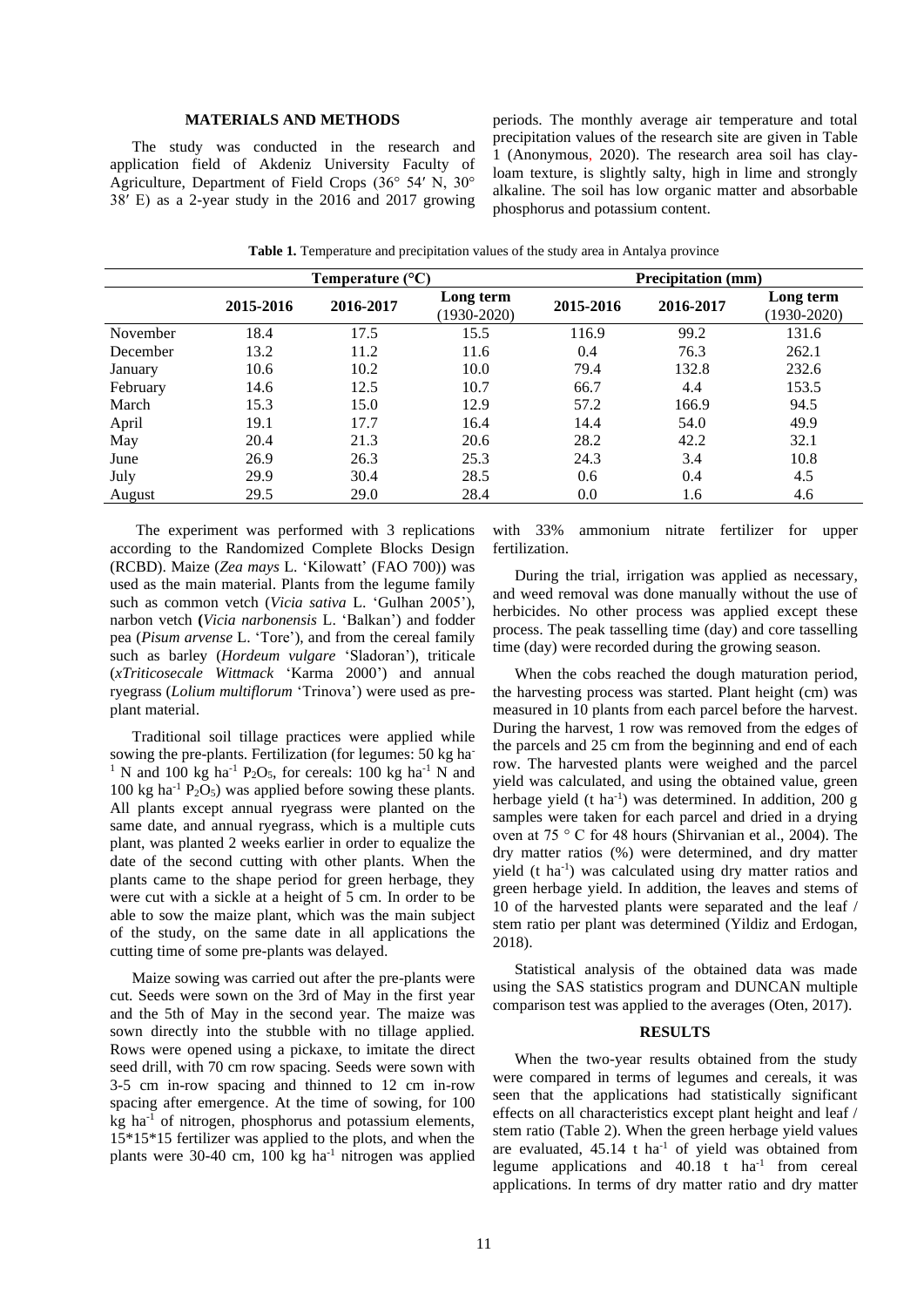yield, the highest values were obtained with 33.79% and 15.34 t ha<sup>-1</sup>, respectively, from legume applications, while the same values were determined as 32.00% and 12.97 t ha<sup>-1</sup> in cereal applications. Higher values were recorded for legume applications then cereal applications in respect

of the features of peak tasselling (64 vs 67 days) and core tasselling days (68 vs 70 days). Although the applications had an effect on plant height and leaf / stem ratios, these effects were not significant statistically.

**Table 2.** Agronomical characteristics of maize grown after legumes and cereals in the field trial run in 2016 and 2017 (means of two years)

|                | Green<br><b>Herbage</b><br>Yield<br>$(t \, ha^{-1})$ | <b>Plant</b> | Drv<br>Height (cm) Matter Ratio $(\% )$ | <b>Dry Matter Yield</b><br>$(t \, \mathrm{ha}^{-1})$ | <b>Leaf/Stem Ratio</b> | Peak<br><b>Tasseling</b><br>Time (days) Time (days) | Core<br><b>Tasseling</b> |
|----------------|------------------------------------------------------|--------------|-----------------------------------------|------------------------------------------------------|------------------------|-----------------------------------------------------|--------------------------|
| Legumes        | 45.14 A                                              | 261 A        | 33.79 A                                 | 15.34 A                                              | 0.37 A                 | 64 B                                                | 68 B                     |
| Cereals        | 40.18 B                                              | 257 A        | 32.00 B                                 | 12.97 B                                              | 0.36 A                 | 67 A                                                | 70 A                     |
| F              | $7.72*$                                              | 2.19         | $7.16*$                                 | $9.94**$                                             | 1.17                   | $34.70**$                                           | $13.21**$                |
| LSD $(p<0.05)$ | 3.85                                                 | 5.28         | 1.80                                    | 1.80                                                 | 0.02                   | 0.97                                                | 0.85                     |

F: \* significant at the p<0.05 levels of probability, F: \*\* significant at the p<0.01 levels of probability

LSD: means with different letters indicates significant differences

When the legume plants were evaluated, it was determined that the pre-plant applications had statistically significant effects on all traits except plant height and core tasselling time (Table 3). While the maize green herbage yield values varied between  $38.65$  t ha<sup>-1</sup> and  $49.98$  t ha<sup>-1</sup>, the highest yield was obtained from parcels where common vetch was grown as pre-plant. The differences between plant heights according to the applications were not found to be statistically significant. Dry matter ratios varied between 30.23 and 36.13, with the lowest ratio determined for field pea, and the highest value was obtained from the application without pre-plant application, but this value was in the same group with the values obtained from common vetch and narbon vetch. Dry matter yield values were also similar to dry matter ratios. The lowest yield was obtained from the pre-plant application of field pea with  $11.68$  t ha<sup>-1</sup>. The highest dry

matter yield  $(17.38 \text{ t} \text{ ha}^{-1})$  was determined in the common vetch application, but there was no statistical difference between this value and the values obtained from narbon vetch  $(16.05 \text{ t} \text{ ha}^{-1})$  and without pre-plant applications  $(16.23 \text{ t} \text{ ha}^{-1})$ . The highest leaf / stem ratio values were determined as 0.38, 0.38 and 0.37 in common vetch, narbon vetch and fodder pea applications, respectively, but the differences between these values were not statistically significant. The lowest leaf / stem ratio 0.34 was obtained without pre-plant application. A similar situation was observed for peak tasselling time, with common vetch, narbon vetch and fodder pea applications in the same group at 63 days, and the highest value was determined as 67 days without pre-plant application. The core tasselling time, values varied between 68 and 70 days, with no statistical difference between the applications.

|                   | Green<br><b>Herbage</b><br>Yield<br>$(t \, \mathrm{ha}^{-1})$ | <b>Plant</b><br>Height<br>(cm) | Dry<br><b>Matter</b><br>Ratio $(\% )$ | Dry<br><b>Matter</b><br>Yield<br>$(t \, \mathrm{ha}^{-1})$ | <b>Leaf/Stem</b><br><b>Ratio</b> | Peak<br><b>Tasselling</b><br>Time<br>(days) | Core<br><b>Tasselling</b><br><b>Time</b><br>(days) |
|-------------------|---------------------------------------------------------------|--------------------------------|---------------------------------------|------------------------------------------------------------|----------------------------------|---------------------------------------------|----------------------------------------------------|
| Common vetch      | 49.98 A                                                       | 265A                           | 34.76 A                               | 17.38 A                                                    | 0.38A                            | 63 B                                        | 68 A                                               |
| Narbon vetch      | 47.13 AB                                                      | 260A                           | 34.05 A                               | 16.05 A                                                    | 0.38A                            | 63 B                                        | 68 A                                               |
| Fodder pea        | 38.65 B                                                       | 258A                           | 30.23 B                               | 11.68 B                                                    | 0.37 A                           | 63 B                                        | 68 A                                               |
| Without pre-plant | 44.85 AB                                                      | 262A                           | 36.13 A                               | 16.23 A                                                    | 0.34 B                           | 67 A                                        | 70 A                                               |
| F                 | $4.21*$                                                       | 0.45                           | $7.64**$                              | $5.89**$                                                   | $8.27**$                         | $6.76**$                                    | 2.88                                               |
| LSD $(p<0.05)$    | 5.86                                                          | 39.49                          | 3.73                                  | 3.15                                                       | 0.03                             | 3.42                                        | 2.61                                               |

**Table 3.** Agronomical characteristics of maize grown after legumes in the field trial run in 2016 and 2017 (means of two years)

F: \* significant at the p<0.05 levels of probability, F: \*\* significant at the p<0.01 levels of probability

LSD: means with different letters indicates significant differences

According to the two-year averages, with the exception of peak tasselling time and core tasselling time in cereal pre-plant applications, the pre-plant applications were effective on all properties (Table 4). The green herbage yield of maize varied between 44.85 t ha<sup>-1</sup> and 34.20 t ha -1 and while the highest yield was obtained without pre-planting treatment, the yield decreased in the pre-planted plots and the lowest yield was recorded in plots where annual ryegrass was used as a pre-plant. A

similar situation was observed in plant height, with the highest plant height value of 262 cm recorded without preplanting treatment and the lowest plant height value of 246 cm recorded in the annual ryegrass application. The highest dry matter ratio and dry matter yield values for maize were obtained with  $36.23\%$  and  $16.23$  t ha<sup>-1</sup>, respectively, in plots without pre-plant, while the lowest values were obtained from annual ryegrass application with  $28.74\%$  and  $9.85$  t ha<sup>-1</sup> for both properties. While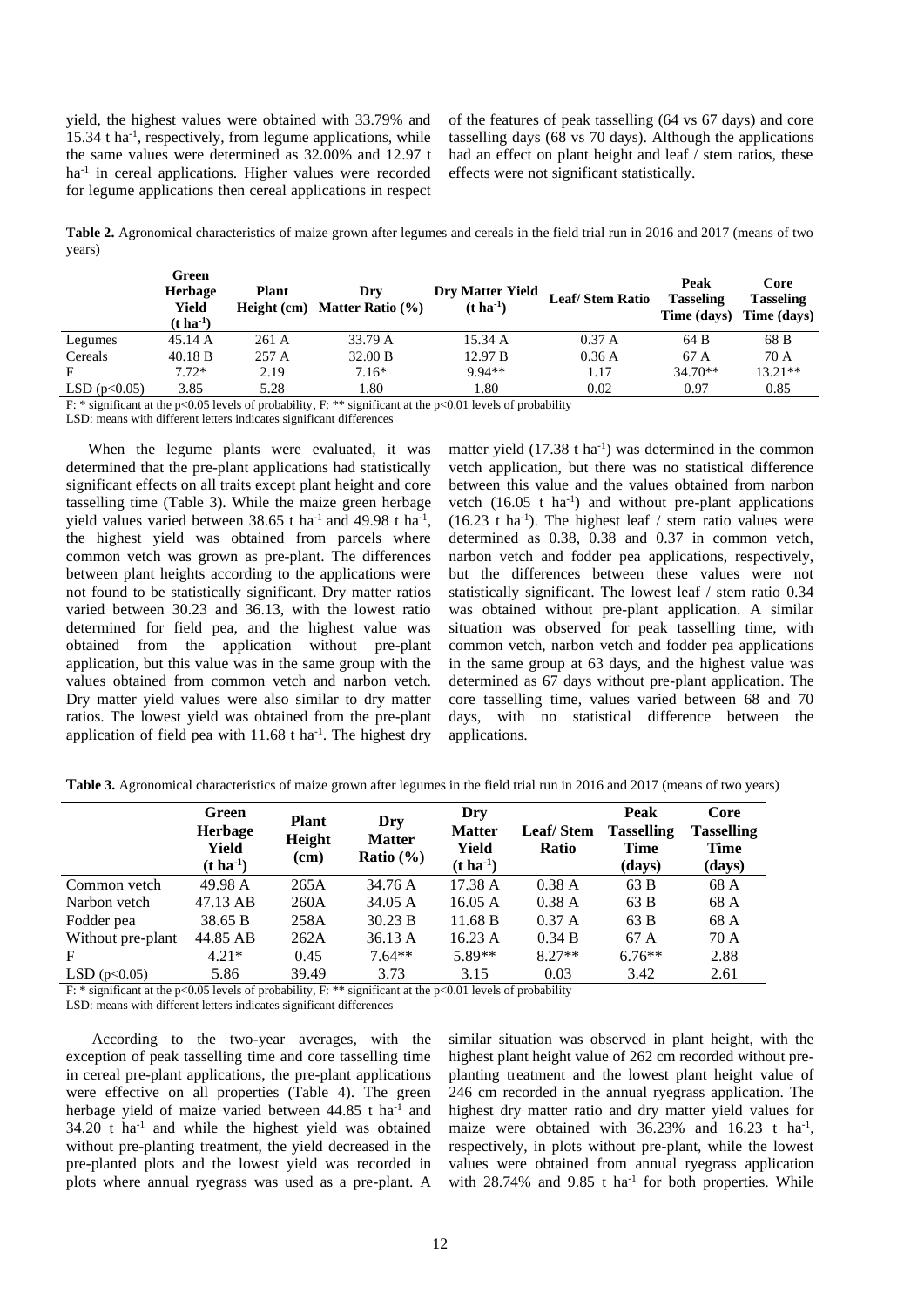annual ryegrass application gave the highest value of 0.39 leaf / stem ratio, other applications varied between 0.34 and 0.36, but the differences between these applications were not statistically significant. The features of peak tasselling time and core tasselling time were not affected by pre-plant applications

**Table 4.** Agronomical characteristics of maize grown after cereal crops in the field trial run in 2016 and 2017 (means of two years)

|                   | Green<br>Herbage<br>Yield<br>$(t \, \mathrm{ha}^{-1})$ | <b>Plant</b><br>Height<br>(cm) | Dry<br><b>Matter</b><br>Ratio $(\% )$ | Dry<br><b>Matter</b><br>Yield<br>$(t \, \mathrm{ha}^{-1})$ | <b>Leaf/Stem</b><br>Ratio | Peak<br><b>Tasselling</b><br><b>Time</b><br>(days) | Core<br><b>Tasselling</b><br><b>Time</b><br>(days) |
|-------------------|--------------------------------------------------------|--------------------------------|---------------------------------------|------------------------------------------------------------|---------------------------|----------------------------------------------------|----------------------------------------------------|
| Annual ryegrass   | 34.20 B                                                | 246 B                          | 28.74 B                               | 9.85 B                                                     | 0.39A                     | 67 A                                               | 70 A                                               |
| Triticale         | 38.35 AB                                               | 262 A                          | 31.91 AB                              | 12.29 AB                                                   | 0.36 B                    | 66 A                                               | 71 A                                               |
| <b>Barley</b>     | 43.33 AB                                               | 259 AB                         | 31.23 AB                              | 13.50 AB                                                   | 0.36 B                    | 67 A                                               | 70 A                                               |
| Without pre-plant | 44.85 A                                                | 262A                           | 36.13A                                | 16.23 A                                                    | 0.34 B                    | 67 A                                               | 70 A                                               |
| F                 | $4.17*$                                                | $5.99**$                       | $4.49*$                               | $5.61**$                                                   | $10.73**$                 | 0.39                                               | 0.36                                               |
| LSD ( $p<0.05$ )  | 6.79                                                   | 5.71                           | 3.15                                  | 2.61                                                       | 0.02                      | 2.47                                               | 3.16                                               |

F: \* significant at the p<0.05 levels of probability, F: \*\* significant at the p<0.01 levels of probability

LSD: means with different letters indicates significant differences

## **DISCUSSION**

The results obtained from this study, which was carried out to determine suitable pre-planting in maize cultivation in a no-tillage system, demonstrated that selecting legume family plants as the pre-plant provides good results in terms of green herbage yield, dry matter ratio, dry matter yield, peak tasselling time and core tasselling time

In conditions where nitrogen is limited, plants of the legume family have the ability to perform atmospheric nitrogen fixation through Rhizobium bacteria in their roots, and this is of great importance in legume-based production systems. Although there are variations according to species, legumes have a nitrogen fixation potential of between 100 and 300 kg ha<sup>-1</sup> from the atmosphere. (Sun et al., 2008; Dwivedi et al., 2015; Dhanushkodi et al., 2018). Large quantities of mineral N can be released when legume residues are converted largely by nitrification and denitrification (Sant'Anna et al., 2018). Thus, for plants grown subsequently legume plants, may provide more mineral N than cereal residues due to their relatively high N content. In addition, the nitrogen element becomes more immobilized during the decomposition of cereal plant residues compared to the decomposition of legume plant residues, thus decreasing its usefulness (Hayat et al., 2008).

The roots of legume plants provide a high percentage of organic matter to the soil (Miheguli et al., 2018). Increasing organic matter improves many properties of the soil and facilitates the intake of nutrients. Another advantage of legume residues is that they have a lower C:N ratio than cereal residues (Palm et al., 2001; Lynch et al., 2016). In the C:N ratio, cellulose and lignin content are among the most important factors affecting mineralization of plant residues. A high C:N ratio usually leads to immobilization. In cases where the C: N ratio is high  $(> 25)$ , nitrogen is immobilized by microorganisms during the decomposition of organic matter or is mineralized into the soil as ammoniacal nitrogen (Talgre et al., 2017). Decomposition is very slow in plant residues

with high C:N, Lignin: N and polyphenol: N ratios (Lupwayi et al., 2011).

Plants grown after legumes can use 10% to 20% of the N amount in legume residues, and this ratio decreases to less than 10% in non-legume plant residues (Fillery, 2001). This contributes to the good nutrition of the plants grown after the pre-plant, especially during the seedling period, the formation of healthy seedlings and ultimately the increase in yield. In a study by Adeleke and Haruna (2012) the nitrogen content in the upper part of the soil was determined to increase by 250% in the lablab area, 200% in the peanut area, 170% in the feed pea field and 107% in the soybean area before maize planting. Arif et al. (2011), reported that chickpea cultivation, before maize, provided significant increases in maize yield compared to wheat cultivation. A similar result was found by Rajkumara et al. (2014) who stated that the application of 5 t ha-1 chickpea crop residue in no-tillage farming condition resulted in an increased maize yield. Amusan et al. (2011) reported that soybean residues found in the maize production area increased the maize yield by 7%. Singh et al. (2011) reported that legume residues in legume-wheat production systems caused an increase of 156% in the amount of soil microbial biomass carbon compared to the areas without residue. Gul et al. (2008) reported that legumes pre-planting is very good for maize, both increasing the dry matter yield of maize and reducing the nitrogen need of maize. Videnovic et al. (2013) determined that soybean, grown as a pre-plant, had a greater positive effect on maize grain yield compared to winter wheat.

In that study, when the legume plants were evaluated, while higher green herbage yield, dry matter ratio and dry matter yield values were obtained from common vetch, narbon vetch and without pre-plant application, lower values were recorded in fodder pea. Ozyazici and Manga (2000) used some legume plants, including common vetch, narbon vetch and fodder pea, as green manure plants, and when these three plants were compared in terms of maize green herbage yield, the highest yield was determined in the common vetch and narbon vetch plant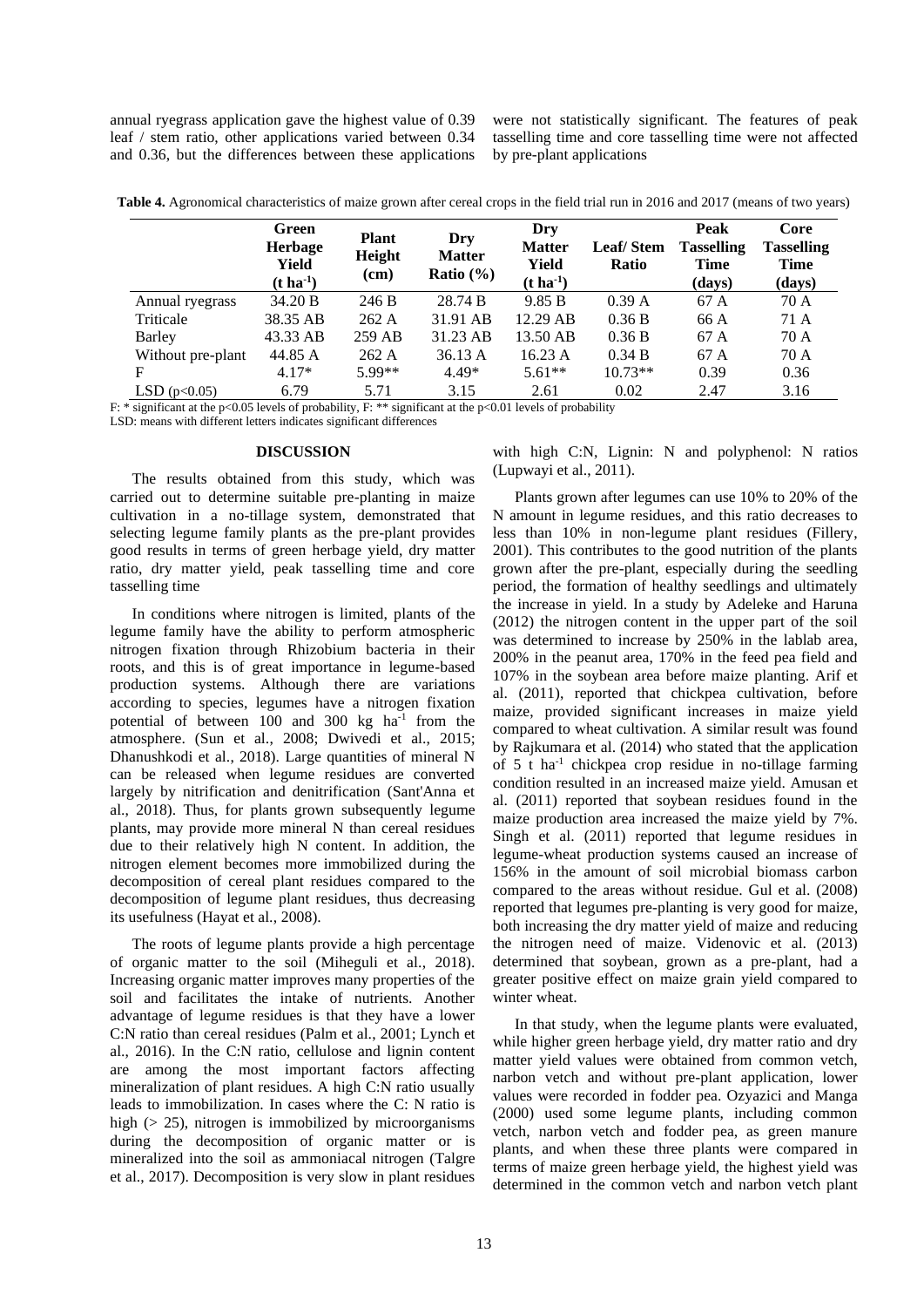treatments, and the lowest yield value was recorded in fodder pea treatment. In the same study, the dry matter yield from large to small was recorded in narbon vetch, common vetch and fodder pea, respectively. In another study, Kavut and Geren (2015) reported that the use of common vetch as a pre-plant in maize cultivation provided higher green herbage yield compared to fodder peas. Kalkan and Avci (2020) used narbon vetch, Hungarian vetch and fodder pea plants as pre-plants in maize cultivation and determined that the maize green herbage yield was higher in the narbon vetch applications compared to the fodder peas. Idikut and Kara (2011) used vetch and wheat plants as pre-plants in maize cultivation and reported that higher protein ratio and grain yields were obtained in maize grown after the vetch plant preplanting. The findings of the current study are similar to these literature results.

Generally, the nitrogen contribution is expected to be higher in vetch species than in fodder peas. This is because in fodder peas, some of the nitrogen accumulates in the grains and leaves the system, but in the small grain vetches, nitrogen is added to the soil by remaining in the plant residues (Enrico et al., 2020). Sidaris et al. (1999) grew common vetch using different tillage methods and found that the nitrogen accumulation of the above-ground organs varied between 54.3 and 109.0 kg ha<sup>-1</sup>, and that the same values varied between  $73.3$  and  $173.3$  kg ha<sup>-1</sup> in the root. Ntatsi et al. (2019) reported biological nitrogen fixation of  $45-125$  kg ha<sup>-1</sup> in peas, and also Cuttle et al. (2003) reported that although nitrogen fixation in peas ranged from 215 to 246  $kg$  ha<sup>-1</sup>, most of this was lost with the grain and the net gain of nitrogen was 106 kg ha<sup>-1</sup>. These data show that vetch species provide more nitrogen to the soil for the next plant than peas.

When the cereals were evaluated, it was seen that the application without pre-planting positively affected the maize yield compared to the treatment where cereals were grown. Due to their high C:N ratio, cereals can inhibit the mobility of soil N, reduce the availability of N, and adversely affect the growth and yield of subsequent crops (Schomberg et al., 2004). Loomis et al. (2020) reported that the C:N ratio of barley varies between 54:1 and 80:1 depending on the growing conditions and location. Since the plants not included in the legume family have low N content and high C:N ratios, they have little or no positive effect on the crops grown after them, and may sometimes even have negative effects (Kramberger et al., 2009). This explains the yield decreases in the parcel where the cereal plants were used as pre-planting in the current study.

#### **CONCLUSION**

The results of this study demonstrated that pre-plant applications in maize cultivation under no-tillage conditions are effective on yield and some other agronomic characteristics. Especially when legume plants were used as pre-plants, higher yields were obtained compared to cereal pre-planting. In the evaluation of forage legumes, higher values were determined especially

in terms of yield in the plots where common vetch was used as the pre-plant. When the results obtained from cereals were evaluated, pre-plant applications caused a decrease in yields, and higher yields were recorded in plots without pre-planting. It was concluded from the findings of this study that forage legumes should be preferred as the pre-plant in maize cultivation, common vetch in particular provides a significant increase in yield and the use of cereals as pre-plants causes a decrease especially in green herbage yield and dry matter yield. However, barley gave better results compared to triticale and annual ryegrass. Therefore, in regions where legumes cannot be cultivated it would be appropriate to use barley as a pre-plant.

# **LITERATURE CITED**

- Adeleke, M.A. and I.M. Haruna. 2012. Residual nitrogen contributions from grain legumes to the growth and development of succeeding maize crop. International Scholarly Research Network ISRN Agronomy. 1-5.
- Amusan, A.O., M.T.Adetunji, J.O. Azeez, and J.G. Bodunde. 2011. Effect of integrated use of legume residue, poultry manure and inorganic fertilizers on maize yield, nutrient uptake and soil properties. Nutrient cycling in Agro Ecosystems. 90 (3): 321-330.
- Anonymous 2020. Turkish State Meteorological Service (TSMS)
- Arif, M., M.T. Jan, M.J. Khan, M. Saeed, I. Munir, Z.U. Din, H. Akbar, Shahensha and M.Z. Khan. 2011. Effect of cropping system and residue management on maize. Pakistan Journal of Botany. 43 (2): 915-920.
- Bertolino, A.V., N.F. Fernandes, J.P. Miranda, A.P. Souza, M.R. Lopes and F. Palmieri. 2010. Effects of plough pan development on surface hydrology and on soil physical properties in Southeastern Bra-zilian plateau. Journal of Hydrology. 393 (1–2): 94–104.
- Briones, M.J.I. and O. Schmidt. 2017. Conventional tillage decreases the abundance and biomass of earth-worms and alters their community structure in a global meta-analysis. Global Change Biology. 23 (10): 4396–4419.
- Busari, M.A., S.S. Kukal, A. Kaur, R. Bhatt and A.A. Dulazi. 2015. Conservation tillage impacts on soil, crop and the environment. International Soil and Water Conservation Research. 3 (2): 119-129.
- Carranca, C. 2013. Legumes: Properties and symbiosis. Symbiosis: Evolution, Biology and Ecological Effects (Eds Camisão, AH y Pedroso, CC). Nova Science Publishers, New York, 67-94.
- Cuttle, S., M. Shepherd and G. Goodlass. 2003. A review of leguminous fertility-building crops, with particular reference to nitrogen fixation and utilisation. Department for Environment, Food and Rural Affairs (Defra) Project Report OF0316: The development of improved guidance on the use of fertility-building crops in organic farming Defra, London.
- DeLaune, P.B., P. Mubvumba, S. Ale and E. Kimura. 2020. Impact of no-till, cover crop, and irrigation on Cotton yield. Agricultural Water Management. 232: 106038.
- Dhanushkodi, R., C. Matthew, M.T. McManus, and P.P. Dijkwel. 2018. Drought‐induced senescence of *Medicago truncatula* nodules involves serpin and ferritin to control proteolytic activity and iron levels. New Phytologist. 220 (1): 196-208.
- Dwivedi, A., I. Dev, V. Kumar, R.S. Yadav, M. Yadav, D. Gupta, A. Singh and S.S. Tomar 2015. Potential role of maize-legume intercropping systems to improve soil fertility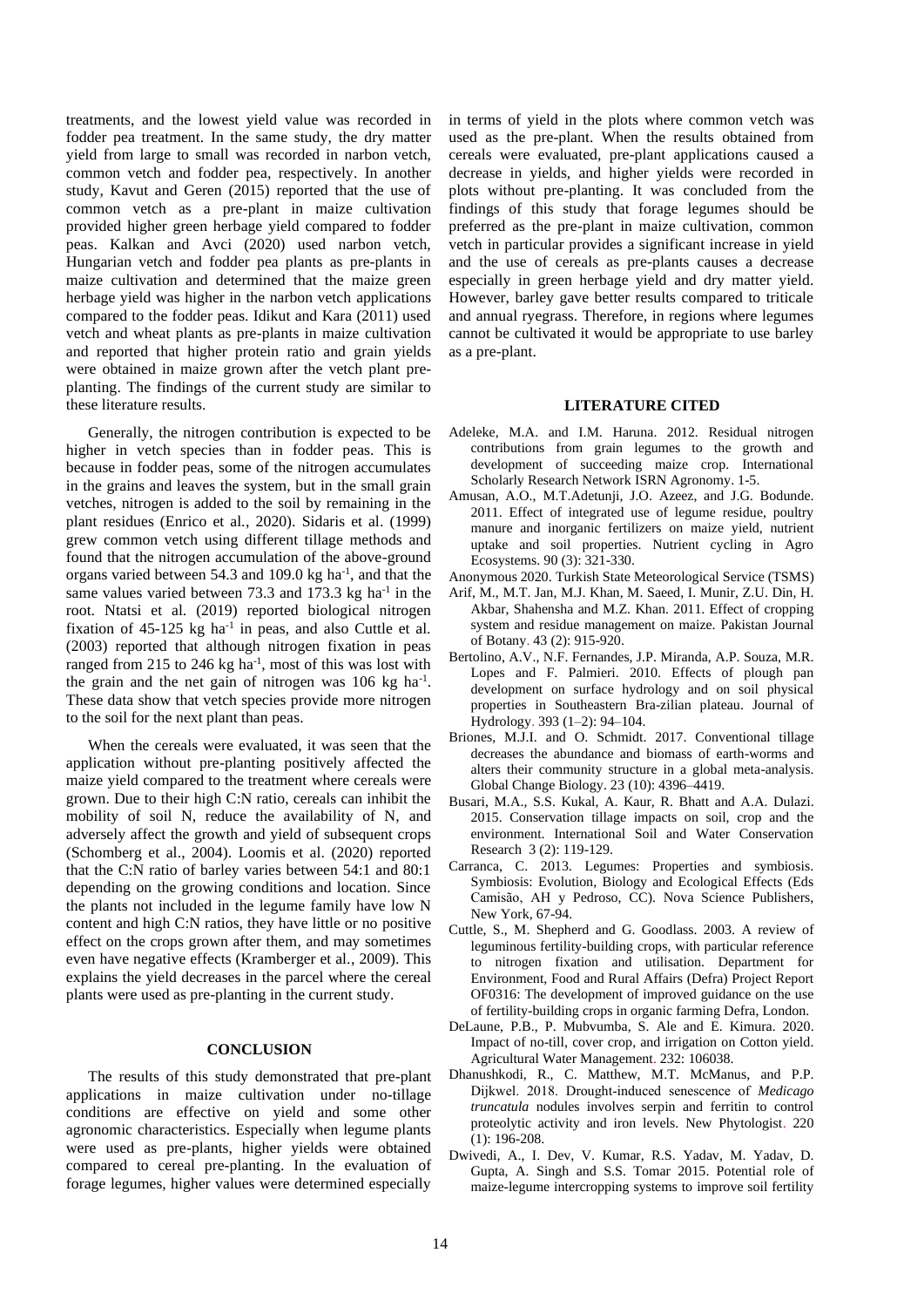status under smallholder farming systems for sustainable agriculture in India. International Journal of Life Sciences Biotechnology and Pharma Research. 4 (3): 145-157.

- Ebrahimian, E., A. Koocheki, M.N. Mahallati, S. Khorramdel, and A. Beheshti. 2016. The effect of tillage and wheat residue management on nitrogen uptake efficiency and nitrogen harvest index in wheat. Turkish Journal of Field Crops. 21 (2): 233-239.
- Enrico, J.M., C.F. Piccinetti, M.R. Barraco, M.B. Agosti, R.P. Eclesia and F. Salvagiotti 2020. Biological nitrogen fixation in field pea and vetch: Response to inoculation and residual effect on maize in the Pampean region. European Journal of Agronomy. 115: 126016.
- Faligowska, A., and J. Szukała 2015. The effect of various longterm tillage systems on yield and yield component of yellow and narrow-leaved lupin. Turkish Journal of Field Crops. 20 (2): 188-193.
- Fillery I.R.P. 2001. The fate of biologically fixed nitrogen in legume-based dryland farming systems: a review. Australian Journal of Experimental Agriculture. 41: 361-381.
- Guo, L., X. Wang, S. Wang, D. Tan, H. Han, T. Ning and Q. Li. 2019. Tillage and irrigation effects on carbon emissions and water use of summer maize in North China Plains. Agricultural Water Management. 223: 105729.
- Gul, I., M. Yildirim, C. Akinci, I. Doran and H. Kilic. 2008. Response of silage maize (*Zea mays* L.) to nitrogen fertilizer after different crops in a Semi Arid Environment. Turkish Journal of Agriculture and Forestry. 32: 513-520.
- Hayat, R., S. Ali, M.T. Siddique and T.H. Chatha. 2008. Biological nitrogen fixation of summer legumes and their residual effects on subsequent rainfed wheat yield. Pakistan Journal of Botany. 40 (2): 711-722.
- Idikut, L., and S.N. Kara. 2011. The effects of previous plants and nitrogen rates on second crop corn. Turkish Journal of Field Crops. 16 (2): 239-244.
- Kalkan, F., and S. Avci. 2020. Effects of applying nitrogen on yield of silage maize grown after forage legumes. Kahramanmaras Sutcu Imam University Journal of Agriculture and Nature. 23 (2): 336-342.
- Kavut, Y.T. and H. Geren. 2015. The effects of different previous crop and sowing date on the yield and some quality characteristics of silage corn (*Zea mays* L.). Turkish Journal of Agricultural and Natural Sciences. 2 (2): 163-170.
- Kirkby C.A, A.E. Richardson, L.J. Wade, J.B. Passioura, G.D. Batten, C. Blanchard and J.A. Kirkegaard. 2014. Nutrient availability limits carbon sequestration in arable soils. Soil Biology and Biochemistry. 68: 402-409.
- Kool, D., B. Tong, Z. Tian, J.L. Heitman, T.J. Sauer and R. Horton. 2019. Soil water retention and hydraulic conductivity dynamics following tillage. Soil and Tillage Research. 193: 95-100.
- Kramberger, B., A. Gselman, M. Janzekovic, M. Kaligaric and B. Bracko. 2009. Effects of cover crops on soil mineral nitrogen and on the yield and nitrogen content of maize. European Journal of Agronomy. 31 (2): 103-109.
- Krauss, M., A. Berner, D. Burger, A. Wiemken, U. Niggli and P. Mäder. 2010. Reduced tillage in temperate organic farming: implications for crop management and forage production. Soil Use and Management. 26 (1): 12-20.
- Langeroodi, A.R.S. 2015. Sunflower and soil response to seven years of tillage, residue management and nitrogen fertilizer. Turkish Journal of Field Crops. 20 (2): 194-202.
- Liu, Z., F.Y. Ma, T.X. Hu, K.G. Zhao, T.P. Gao, H.X. Zhao and T.Y. Ning 2020. Using stable isotopes to quantify water uptake from different soil layers and water use efficiency of wheat under long-term tillage and straw return practices. Agricultural Water Management. 229: 105933.
- Loomis, G., B. Dari, C.W. Rogers, and D. Sihi. 2020. Evaluation of residue management practices on barley residue decomposition. PloS One. 15 (5): e0232896.1-16
- Lupwayi, N.Z., A.C. Kennedy and R.M. Chirwa. 2011. Grain legume impacts on soil biological processes in sub-Saharan Africa. African Journal of Plant Science. 5 (1): 1-7.
- Lynch, M.J., M.J. Mulvaney, S.C. Hodges, T.L. Thompson and W.E. Thomason. 2016. Decomposition, nitrogen and carbon mineralization from food and cover crop residues in the central plateau of Haiti. Springerplus. 5 (1): 1-9.
- Miheguli, R., J.J. Schoenau and P.G. Jefferson. 2018. Yield and uptake of phosphorus by wheat and canola grown after two years of forage legume and annual crops. American Journal of Plant Sciences. 9 (9): 1807-1825.
- Musa, J.J., O.E. Akpoebidimiyen, J.K. Adewumi, P.C. Eze, R. Adesiji and Y.U. Gupa. 2020. Influence of soil bulk density and porosity on soil hydraulic conductivities for selected land management practice in North-central Nigeria. International Journal of Agricultural and Environmental Sciences 5 (1): 1-7.
- Nasta, P., M. Palladino, B. Sica, A. Pizzolante, M. Trifuoggi, M. Toscanesi, A. Giarra, J. D'Auria, F. Nicodemo, C. Mazzitelli, U. Lazzaro, P.D. Fiore and U. Lazzaro. 2020. Evaluating pedotransfer functions for predicting soil bulk density using hierarchical mapping information in Campania, Italy. Geoderma Regional. 21: e00267.
- Neugschwandtner, R.W., J. Száková, V. Pachtrog, P. Tlustoš, J. Černý, M. Kulhánek, H.P. Kaul, P. Euteneuer, G. Moitzi and H. Wagentristl. 2020. Basic soil chemical properties after 15 years in a long-term tillage and crop rotation experiment. International Agrophysics. 1 (34): 133-140.
- Ntatsi, G., A. Karkanis, D. Yfantopoulos, V. Pappa, I.H. Konosonoka, I. Travlos, D. Bilalis, P. Bebeli and D. Savvas. 2019. Evaluation of the field performance, nitrogen fixation efficiency and competitive ability of pea landraces grown under organic and conventional farming systems. Archives of Agronomy and Soil Science. 65 (3): 294-307.
- Oten, M. 2017. The effects of different sowing time and harvesting height on hydrocyanic acid content in some silage sorghum (*Sorghum bicolor* L.) varieties. Turkish Journal of Field Crops, 22(2): 211-217.
- Ozyazici, M.A. and I. Manga. 2000. The effects of some leguminous forage crops used as green manure and plant residues onyield and quality of maize and sunflower under irrigated conditions of Carsamba Plain. Turkish Journal of Agriculture and Forestry. 24: 95-103.
- Palm, C.A, C.N. Gachengo, R.J. Delve, G. Cadisch and K.E. Giller. 2001. Organic inputs for soil fertility management in tropical agroecosystems: application of an organic resource database. Agriculture, Ecosystems and Environment. 83: 27- 42.
- Pan, J., Z. Bai, Y. Cao, W. Zhou and J. Wang, 2017. Influence of soil physical properties and vegetation coverage at different slope aspects in a reclaimed dump. Environmental Science and Pollution Research. 24 (30): 23953-23965.
- Priya, K.C., I. Mani and R.A. Parray. 2019. Long term effect of different tillage systems on soil physical properties and yield of wheat. Journal of Pharmacognosy and Phytochemistry. 8 (2): 2182-2185.
- Rajkumara, S., S.S. Gundlur, J.K. Neelakanth and P. Ashoka. 2014. Impact of irrigation and crop residue management on maize (*Zea mays*)–chickpea (*Cicer arietinum*) sequence under no tillage conditions. Indian Journal of Agricultural Sciences. 84 (1): 43-48.
- Ramos, M.C., E. Pareja‐Sánchez, D. Plaza‐Bonilla, C. Cantero‐ Martínez and J. Lampurlanés. 2019. Soil sealing and soil water content under no-tillage and conventional tillage in